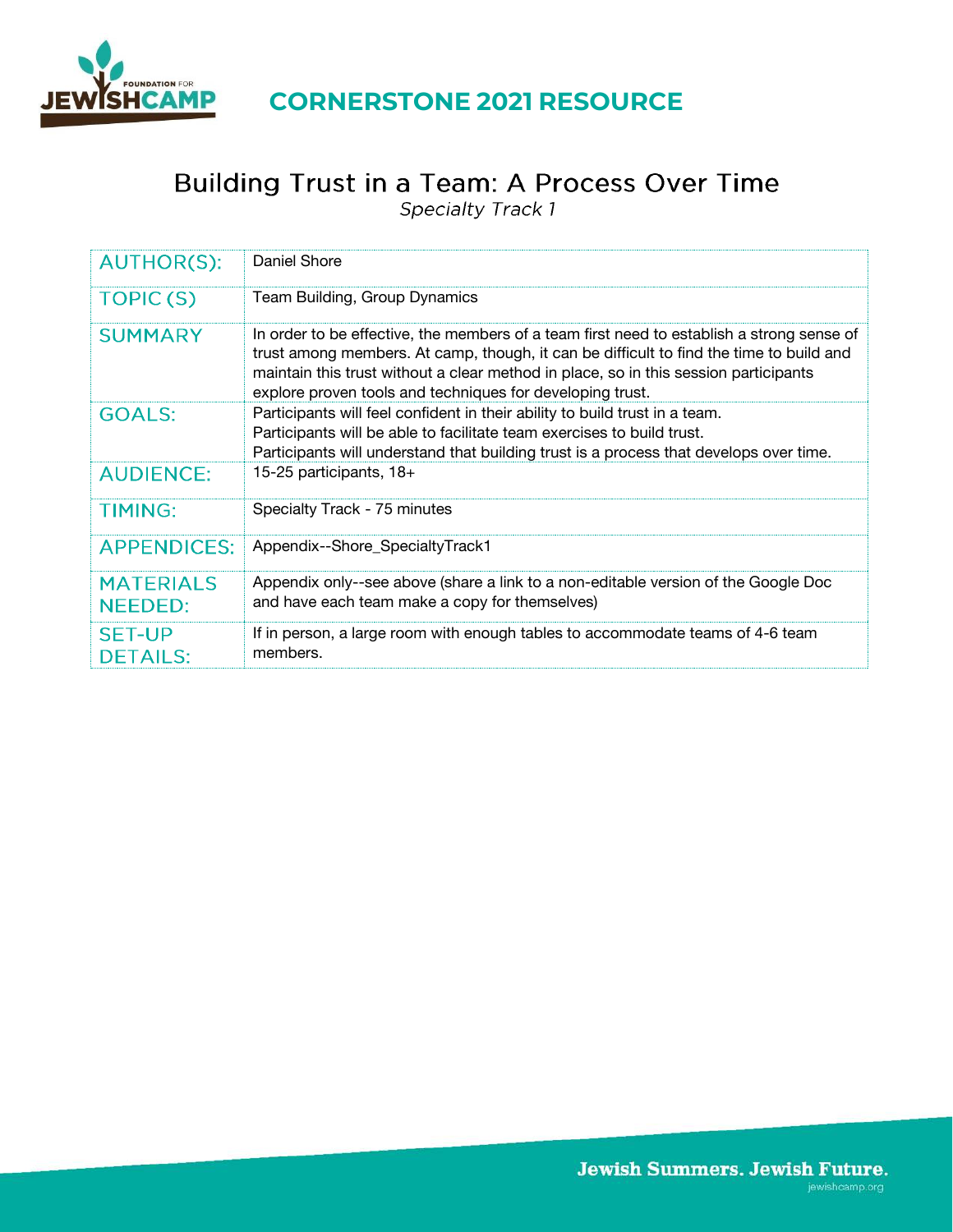

# **CORNERSTONE 2021 RESOURCE**

#### **SESSION TIMELINE**

#### **Session (75 minutes) -- Swift Trust**

- 00:00-00:10 Phrase Craze
- 00:10-00:25 Introductions
- 00:25-00:30 Ma Nora HaMakom Hazeh (breathing, centering): **Emunah**
- 00:30-00:55 Dream Vacation
- 00:55-01:05 Discussion: Reflections on the Experience
- 01:05-01:15 Discussion: Expectations Around Expectations & Trust

#### **SESSION OUTLINE:**

00:00-00:10 Session leader explains the guidelines to Phrase Craze (see Appendix), does an example with two participants, and then splits the group up into teams of 3 (2 or 4 for one group if needed based on numbers).

00:10-00:25 Session leader introduces the session topic and ABC's for the session, connects the opening activity to the topic, and leads the group in a round of introductions (name, pronouns, camp, favorite group activity at camp). Session leader also emphasizes the concept that the session itself is a model for how they can run the same or similar sessions at their camp.

00:25-00:35 Session leader facilitates a quick breathing/centering exercise and brief group learning session/discussion connecting teamwork with the concept of Emunah by using the following points and prompts while reading the room:

- *Teaching:* "Emunah" is often translated as "faith"
- *Teaching:* "Emunah," however, is about having "faith in" rather than "faith that"
- *Discussion Question:* How do you think the difference between those two relates to teamwork?

00:35-00:55 Session Leader explains the guidelines for the first and second part of the Dream Vacation experience, and then sends participants back into their original teams from Phrase Craze. Halfway through, the session leader checks in with the teams to ensure they move on from the first part of the experience (the travel team charter) and begin part 2 (planning their vacation).

00:55-01:05 Session leader facilitates a group dialogue using the following prompts and reading the room:

- How was your experience in Phrase Craze and Dream Vacation?
- What worked well for your team?
- What was challenging for your team?